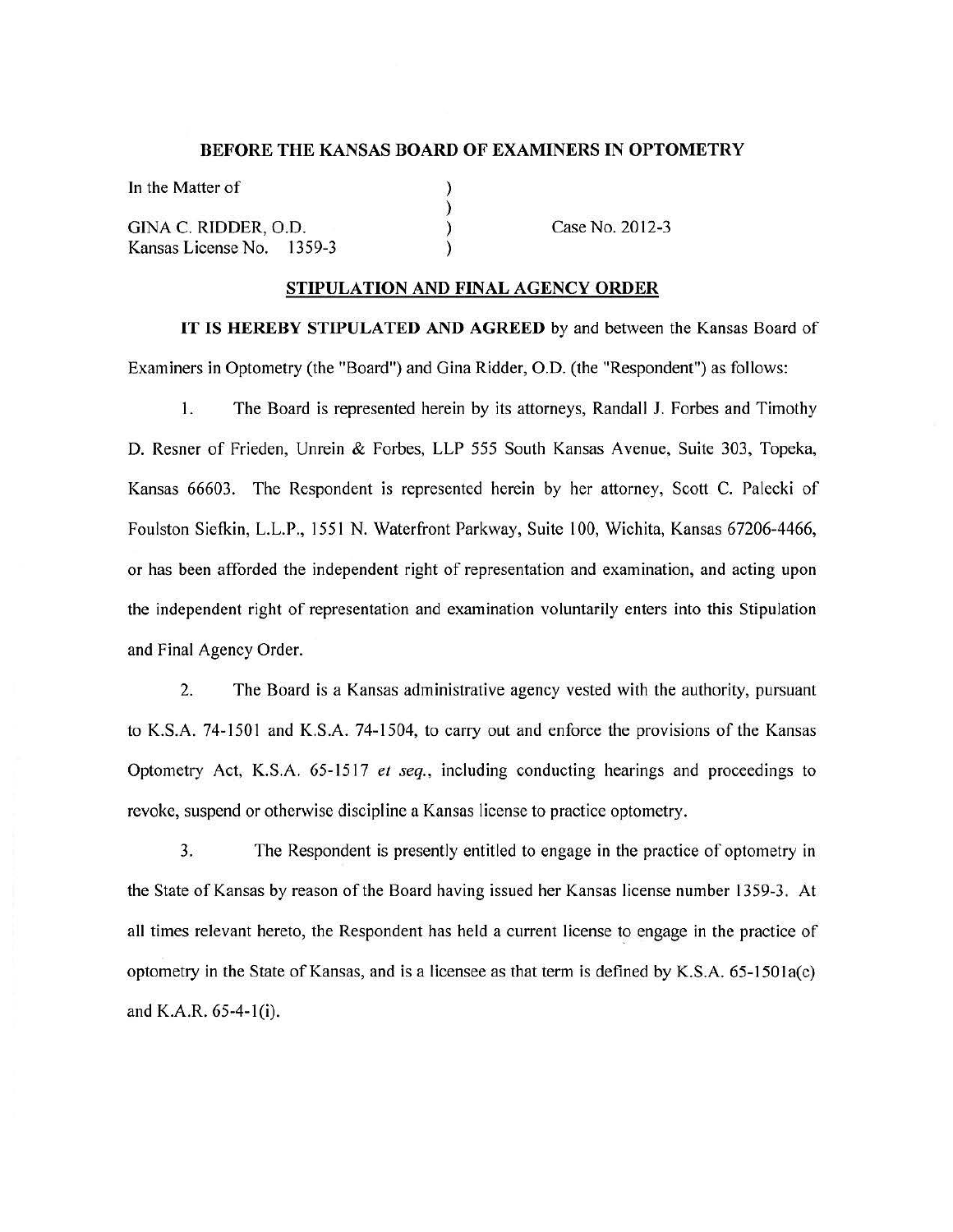4. The Board has received certain information, has investigated and has determined that there are reasonable grounds to believe that the Respondent has committed an act or acts, in violation of the Kansas Optometry Act, K.S.A. 65-1501, *et seq.* 

5. Respondent hereby admits and waives any further proof in this proceeding, case no. 2012-3, before by the Board that she falsely advertised her license to be that of "Physician -MD & DO - Ophthalmology" in the 2012 - 2013 Mid-Kansas Yellow Book.

6. The Board hereby finds and concludes that Respondent's conduct, as described above, is grounds for disciplinary action in the State of Kansas, pursuant to K.S.A.  $65$ -151 $6(b)(1)$ , as further defined in K.A.R. 65-11-2, and K.S.A. 65-1516(b)(4).

7. The Board hereby finds and the Respondent hereby agrees that the following disposition is just and appropriate under the circumstances:

A. ADMINISTRATIVE FINE. Respondent hereby agrees and consents to the Board's entry of an order assessing against her an administrative fine in the amount of Five Hundred Dollars (\$500.00). Said administrative fine of Five Hundred Dollars (\$500.00) shall be paid to the Board within ten (10) days of the effective date of the Final Agency Order contemplated hereby.

B. OTHER REQUIREMENTS. Respondent hereby acknowledges and agrees that as a condition of this Stipulation and Final Agency Order, she must:

i. Comply fully with this Stipulation and Final Agency Order; and

ii. Comply fully with the Kansas Optometry Act, the Board's rules and regulations and all state and federal laws relating to Kansas optometrists.

8. Respondent hereby agrees that all information in the possession of the Board's Investigation Member, its staff, its investigators and its attorney regarding the investigation,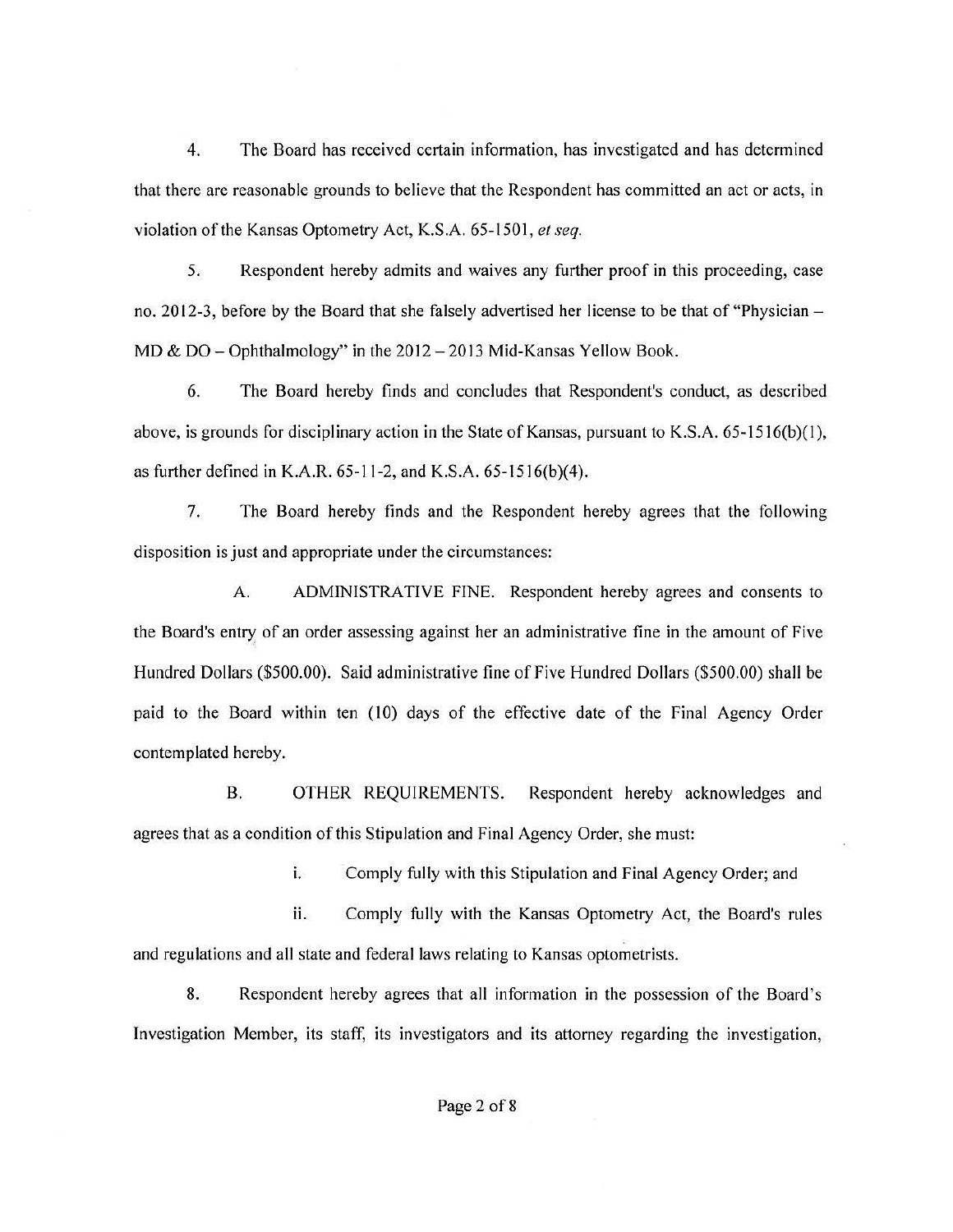which led to this disciplinary action, and all information discovered during the pendency of the disciplinary action may be disclosed to and considered by the Board as part of the presentation and consideration of the proposal of settlement in the form of this Stipulation and Final Agency Order and the Final Order provided for herein, with or without the presence of the Respondent or her attorney. In the event that this Stipulation and Final Agency Order and the Final Order provided for herein are not accepted and approved by the Board, the Respondent further waives any objection to the Board members' consideration of this Stipulation and Final Agency Order or the information mentioned in the preceding sentence and further agrees to waive any claim of due process violation or the right to seek the disqualification of any Board member as a result of the Board member's consideration of said document and information.

9. The stipulations contained herein shall not become effective and/or binding until this Stipulation and Final Agency Action is approved by the Board and the Final Order provided for herein is entered by the Board. The Respondent acknowledges that the approval of the Board's attorney shall not constitute the approval of the Board or bind the Board to approve this Stipulation and Final Agency Action or the Final Order provided for herein.

10. The Respondent agrees that this Stipulation and Final Agency Order is in conformance with Kansas and federal law and the Board has jurisdiction to enter into it and enter the Final Order provided for herein. The Respondent further agrees that the Kansas Optometry Act, **K.S.A.** 65-1501, *et seq.,* is constitutional on its face and as applied in this case.

11. This stipulation constitutes the entire agreement of the parties and may only be modified by a subsequent writing signed by them. The agreement shall be interpreted in accordance with the laws of the State of Kansas.

12. The Respondent acknowledges that she has the following rights: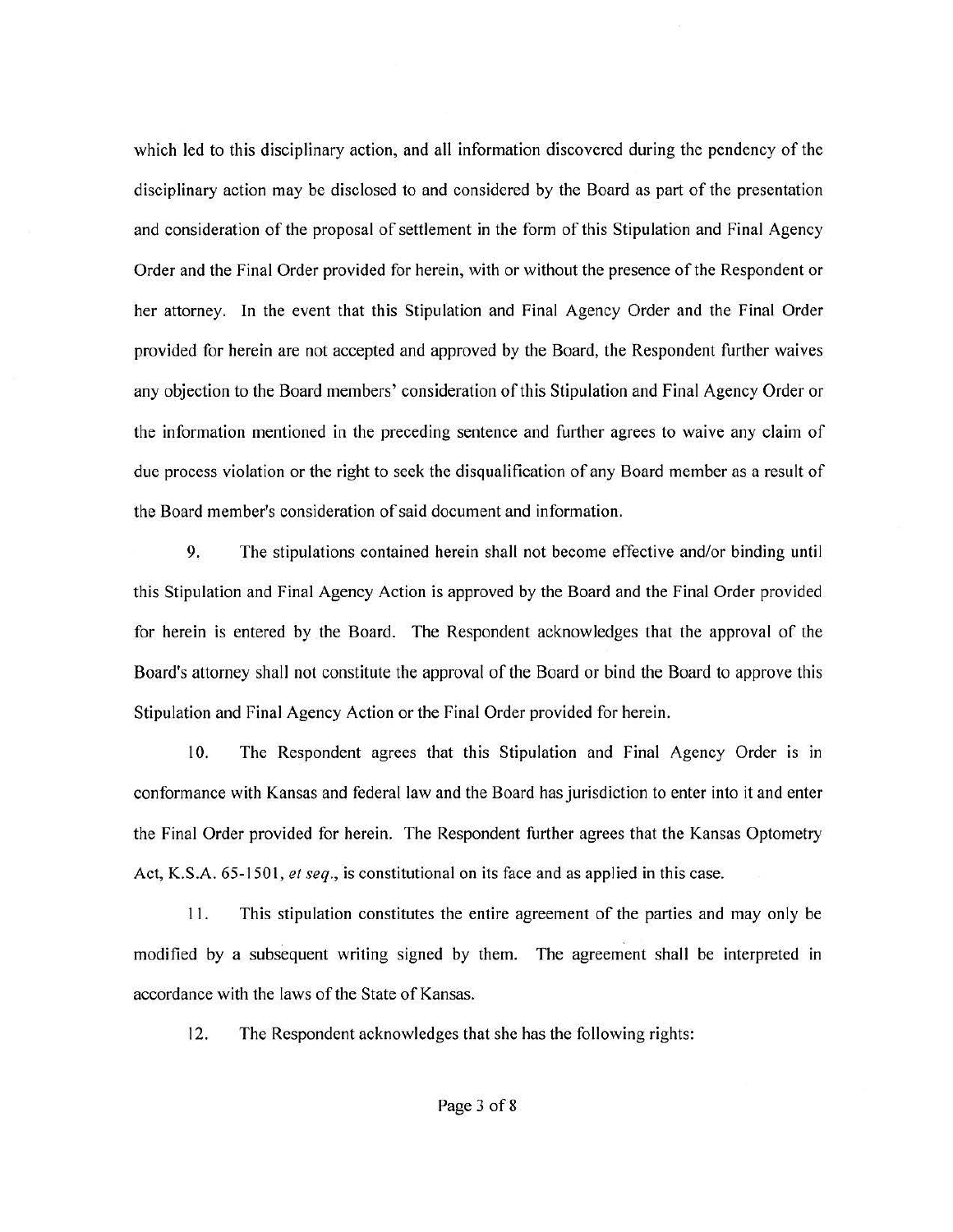- A. To have formal notice of charges served upon her;
- B. To file a response to the charges;
- C. To have notice of and participate in a formal adjudicative hearing with the Board making specific findings of facts and conclusions of law based only upon evidence admitted at such hearing.
- D. To take advantage of all applicable provisions of the Kansas Administrative Procedures Act and the Kansas Judicial Review Act.

13. The Respondent freely waives these foregoing rights and acknowledges that the said waiver is made voluntarily and in consideration of the Board's limiting the disciplinary action taken against her to those provided for herein. The Respondent further waives the right to seek reconsideration or appeal or otherwise contest this Stipulation and Final Agency Order and the Final Order provided for herein.

14. The Respondent acknowledges that she enters into this Stipulation and Final Agency Order freely and voluntarily after consultation with counsel of her choosing or after having had the opportunity to do so. The Respondent further acknowledges that she has read this Stipulation and Final Agency order in its entirety, that she understands its legal consequences and that she agrees that none of its terms are unconscionable, arbitrary or capricious.

15. Time is of the essence to this Stipulation and Final Agency Order. Respondent acknowledges and agrees that any violation of this Stipulation and Final Agency Order shall constitute a willful violation of a lawful Board order and grounds for further disciplinary action against her. The pendency of any disciplinary action arising out of an alleged violation of this Stipulation and Final Agency Order shall not affect the obligation of Respondent to comply with all terms and conditions of this Stipulation and Final Agency Order.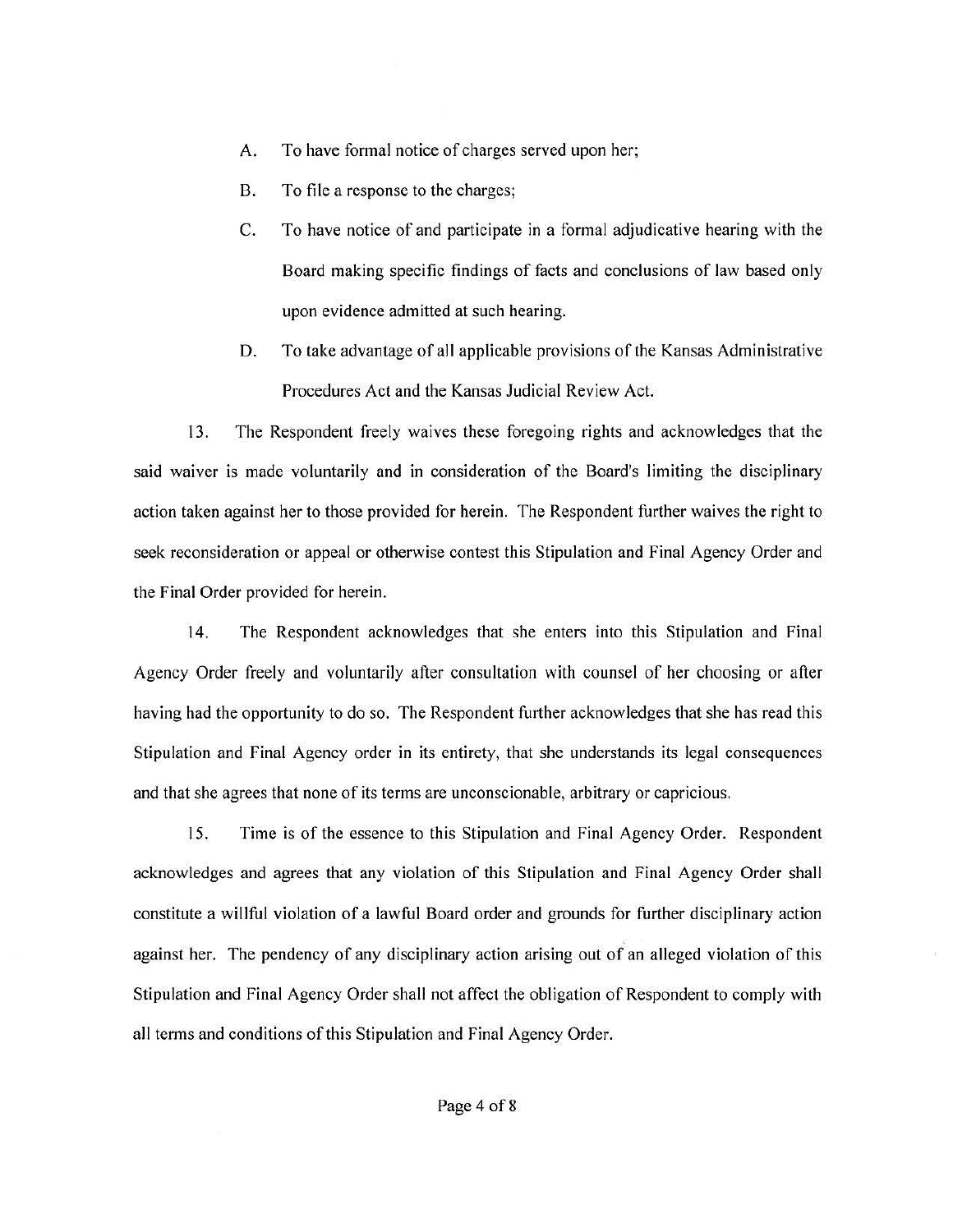16. This Stipulation and Final Agency Order constitutes the entire and final agreement of the parties. In the event any provision of this Stipulation and Final Agency Order is deemed invalid or unenforceable by a court of competent jurisdiction, it shall be severed and the remaining provisions of this Stipulation and Final Agency Order shall be given full force and effect.

17. Upon execution by all parties, this Stipulation and Final Agency Order shall be a public record in the custody of the Board.

18. This Stipulation and Final Agency Order shall become effective on the day it is approved, accepted and made an order of the Board by way of signature of the Board's authorized representative.

19. The Respondent acknowledges that she has been advised by the Board that she would have the right within fifteen (15) days after service of the Final Order provided for herein to file a petition for reconsideration with the Board and the right within thirty (30) days after service of the Final Order provided for herein to file a petition for judicial review in the District Court of Shawnee County, Kansas, in accordance with the Kansas Act for Judicial Review and Civil Enforcement of Agency Actions, K.S.A. 77-601, *et seq.,* and to serve such a petition for judicial review on the Kansas Board of Examiners in Optometry by serving Jan Murray at 3109 West 6<sup>th</sup> Street, Suite B, Lawrence, Kansas 66049. The Respondent hereby waives those rights.

AGREED AND ACCEPTED BY:

Soblect

**Date** 

Page 5 of 8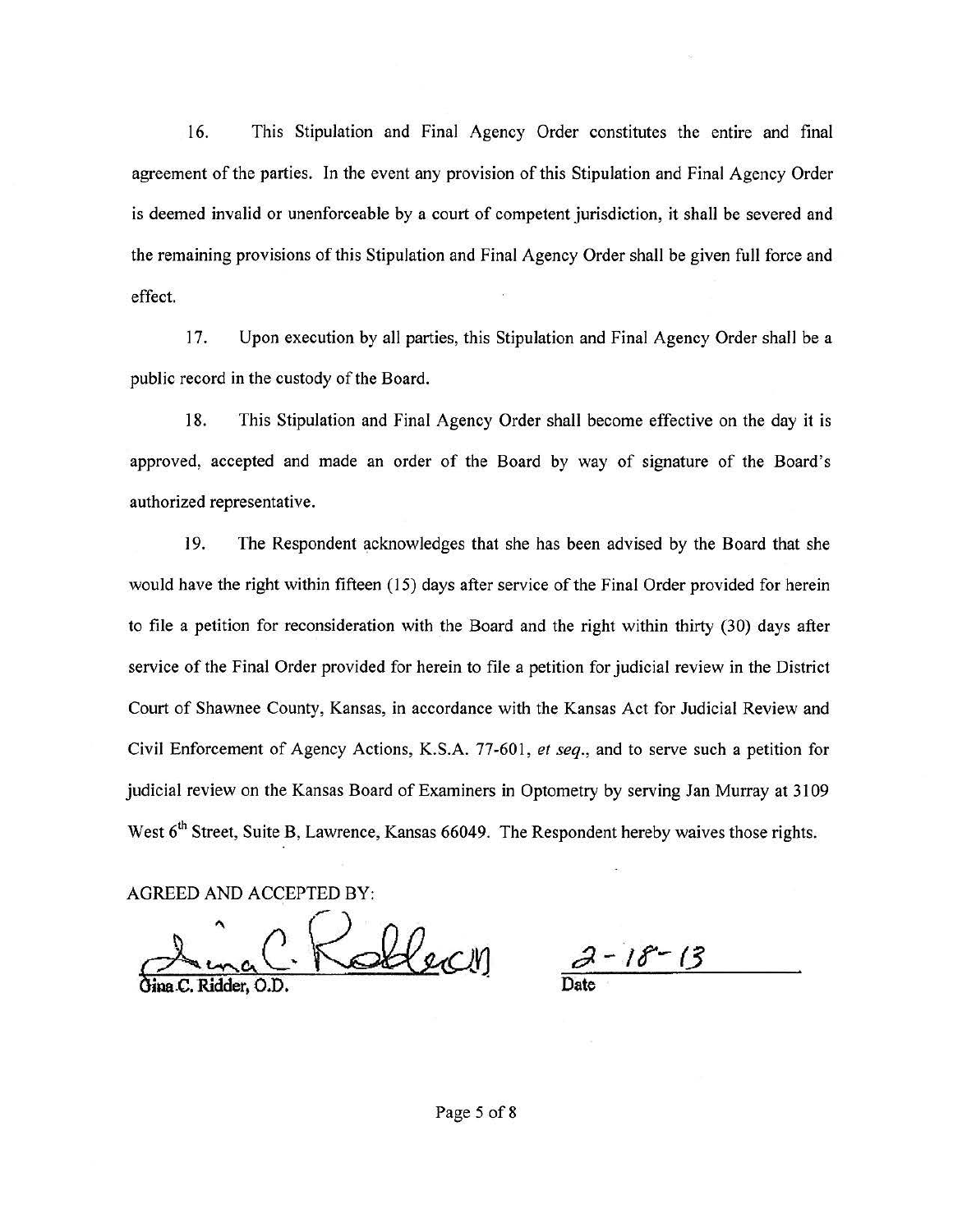APPROVÉD BY:

 $2/27/15$ 

Mr. Scott C. Palecki FOULSTON SIEFKIN, LLP 1551 N. Waterfront Parkway, Suite 100 Wichita, Kansas 67206-4466 **Attorney for Gina C. Ridder** 

Date

APPROVED BY:

 $\iota$ 

 $3 - 1 - 13$ Date

Randall J. Forbes, #09089 Timothy D. Resner, #25064 FRIEDEN, UNREIN & FORBES, LLP *555* S. Kansas Avenue, Suite 303 Topeka, KS 66603 785.354.1100 785.354.1113 facsimile Attorneys for Kansas Board of Examiners In Optometry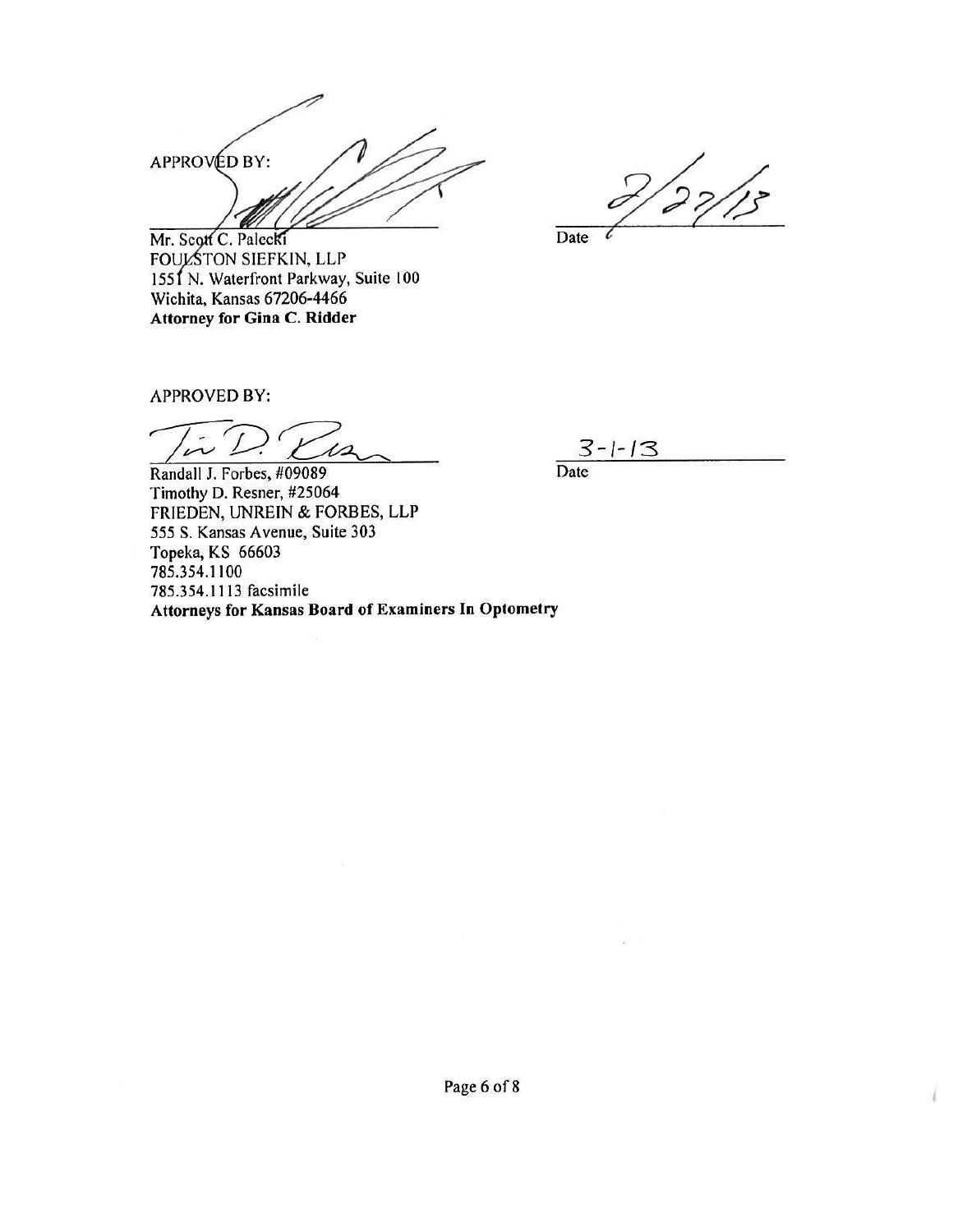## **BEFORE THE BOARD OF EXAMINERS** IN **OPTOMETRY STATE OF KANSAS**

) ) ) )

In the Matter of

GINA C. RIDDER, 0.0. Kansas License No. 1359-3 Case No. 2012-3

# **FINAL ORDER**

Upon motion duly made, seconded and passed, the Kansas Board of Examiners in

Optometry (the "Board") hereby approves and accepts the within Stipulation and Final Agency

Order and incorporates the provisions thereof as the Final Order of the Board.

ENTERED AND EFFECTIVE this the *7<sup>1</sup>***t** day of\_.\_J~V-"\_-t.. \_\_\_\_\_ , 20\_.

KANSAS BOARD OF EXAMINERS IN OPTOMETRY

By:

Douglas Ayre, O.D. President